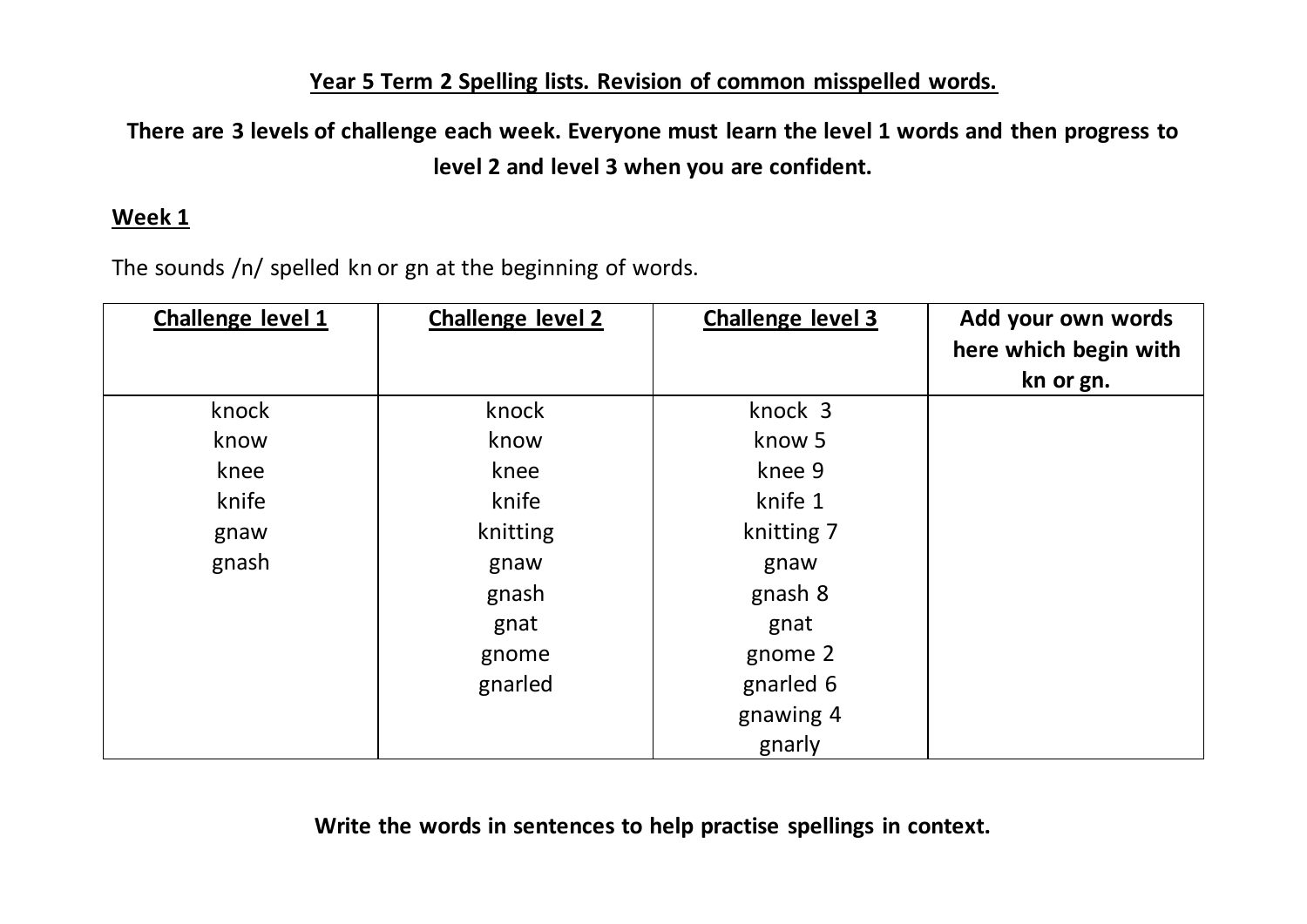#### **Week 2**

The sounds /r/ spelled wr at the beginning of words.

| Challenge level 1 | <b>Challenge level 2</b> | <b>Challenge level 3</b> | Add your own words    |
|-------------------|--------------------------|--------------------------|-----------------------|
|                   |                          |                          | here which begin with |
|                   |                          |                          | wr                    |
| write             | write                    | write                    |                       |
| written           | written                  | written                  |                       |
| wrote             | wrote                    | wrote                    |                       |
| wrong             | wrong                    | wrong                    |                       |
| wrap              | wrap                     | wrap                     |                       |
| wrist             | wrist                    | wrist                    |                       |
|                   | wreck                    | wreck                    |                       |
|                   | wrestle                  | wrestle                  |                       |
|                   | wriggle                  | wriggle                  |                       |
|                   | wren                     | wren                     |                       |
|                   |                          | wretched                 |                       |
|                   |                          | wrongfully               |                       |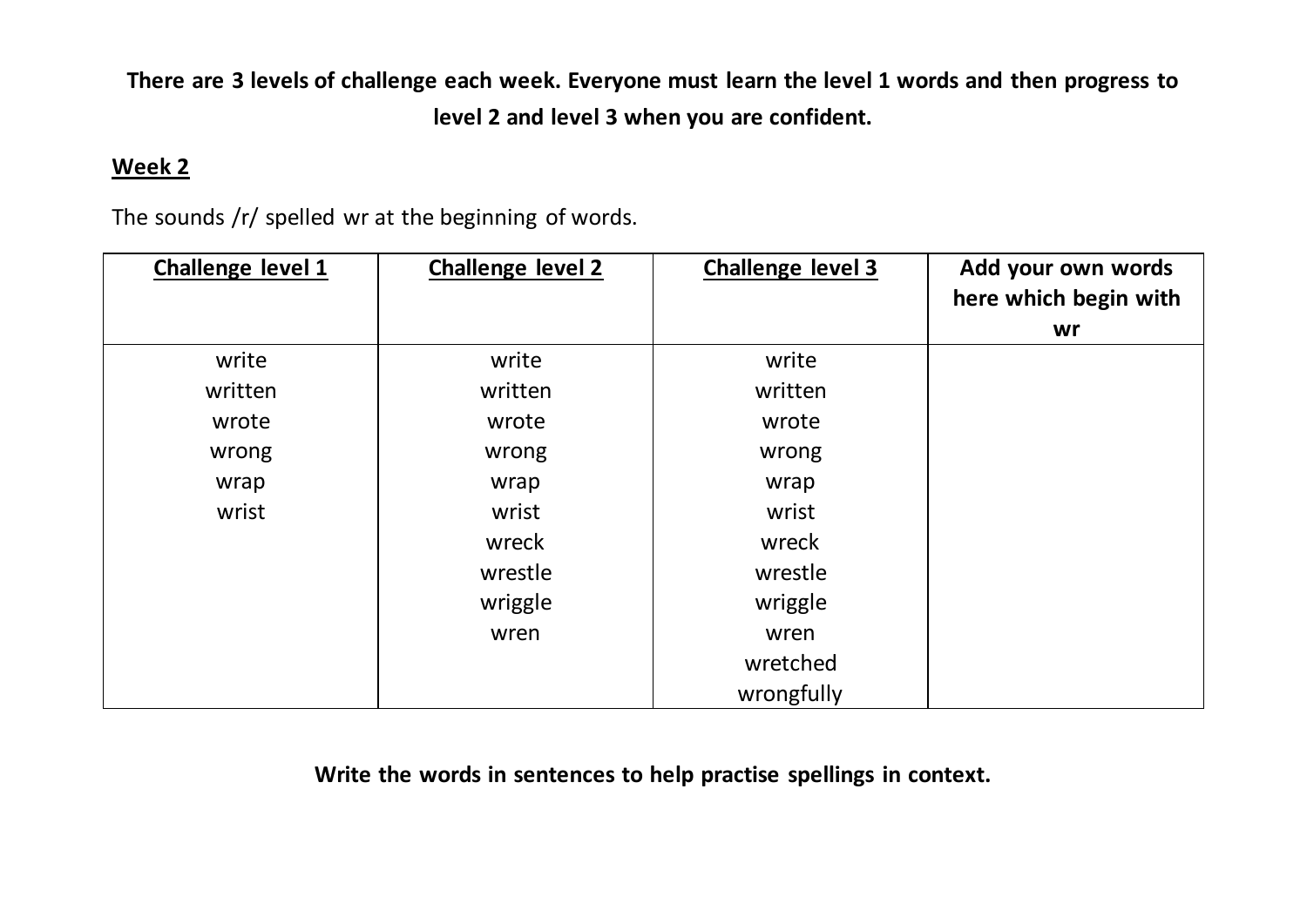# **Week 3**

The sounds /s/ spelled c before e, i or y

| Challenge level 1 | <b>Challenge level 2</b> | <b>Challenge level 3</b> | Add your own words     |
|-------------------|--------------------------|--------------------------|------------------------|
|                   |                          |                          | here with c making the |
|                   |                          |                          | sound /s/              |
| race              | race                     | race                     |                        |
| ice               | ice                      | ice                      |                        |
| cell              | cell                     | cell                     |                        |
| city              | city                     | city                     |                        |
| fancy             | fancy                    | fancy                    |                        |
| circle            | circle                   | circle                   |                        |
|                   | face                     | face                     |                        |
|                   | space                    | space                    |                        |
|                   | bicycle                  | bicycle                  |                        |
|                   | spicy                    | spicy                    |                        |
|                   |                          | celery                   |                        |
|                   |                          | cymbal                   |                        |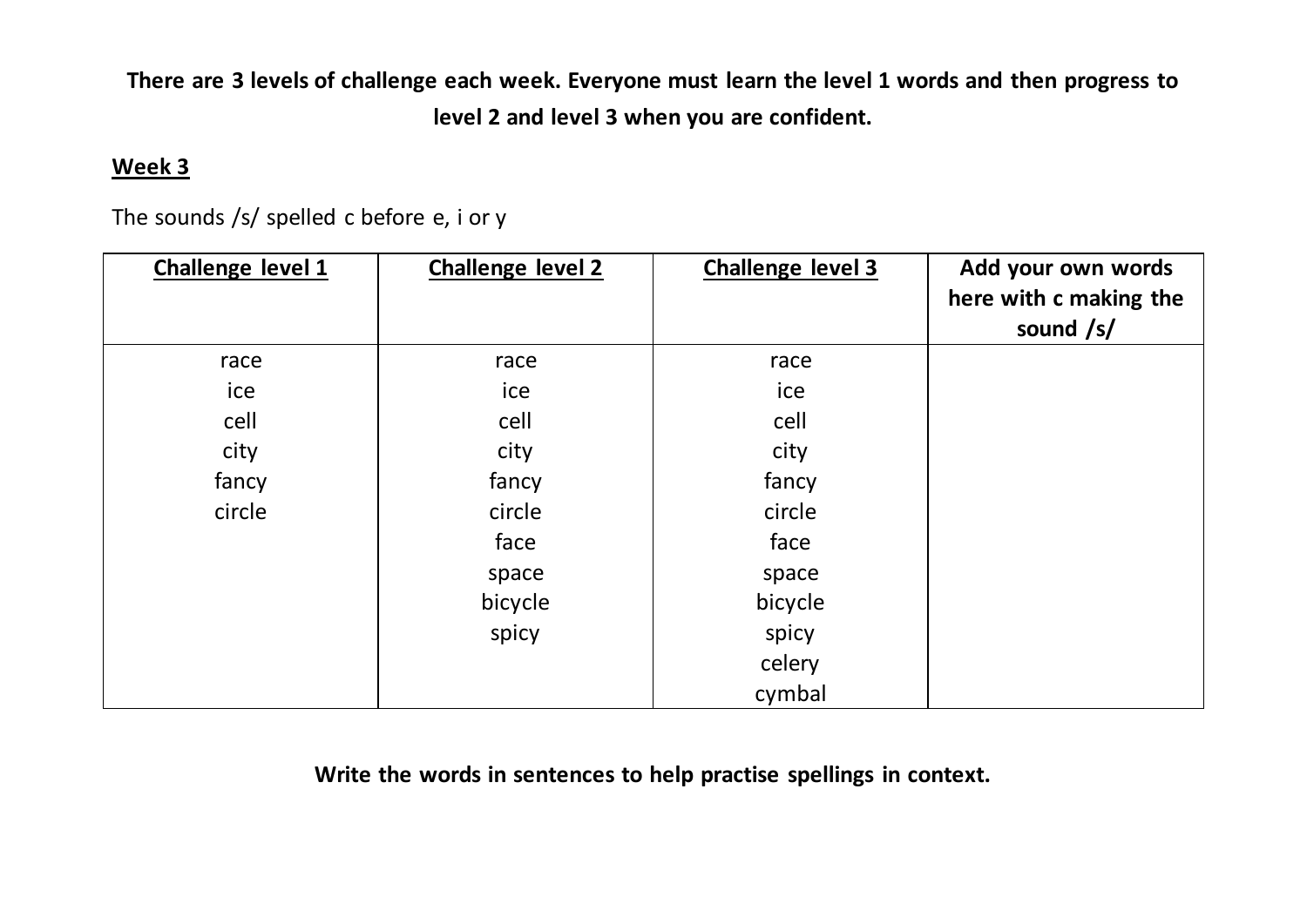## **Week 4**

The sound /j/ spelled with dge and ge at the end of words

| Challenge level 1 | <b>Challenge level 2</b> | <b>Challenge level 3</b> | Add your own words      |
|-------------------|--------------------------|--------------------------|-------------------------|
|                   |                          |                          | here with dge and ge    |
|                   |                          |                          | making the $/j/$ sound. |
| edge              | edge                     | edge                     |                         |
| dodge             | dodge                    | dodge                    |                         |
| age               | age                      | age                      |                         |
| huge              | huge                     | huge                     |                         |
| change            | change                   | change                   |                         |
| charge            | charge                   | charge                   |                         |
|                   | badge                    | badge                    |                         |
|                   | bridge                   | bridge                   |                         |
|                   | fudge                    | fudge                    |                         |
|                   | village                  | village                  |                         |
|                   |                          | gadget                   |                         |
|                   |                          | tragedy                  |                         |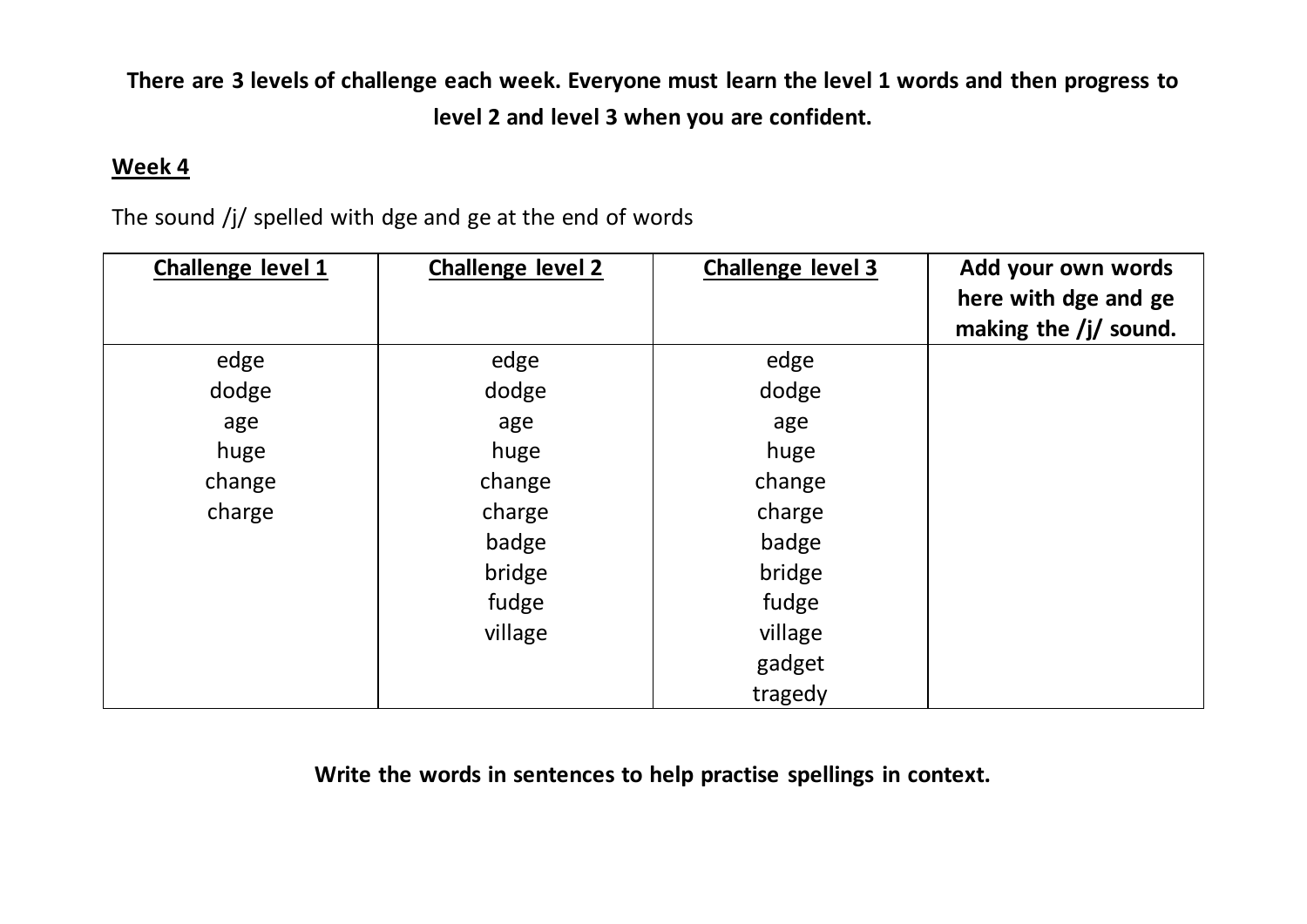## **Week 5**

The sound /j/ spelled with g before e, i or y. The sound /j/ spelled with j before a, o and u.

| Challenge level 1 | <b>Challenge level 2</b> | <b>Challenge level 3</b> | Add your own words<br>here with g or j making<br>the sound $/j/$ |
|-------------------|--------------------------|--------------------------|------------------------------------------------------------------|
| gem               | gem                      | gem                      |                                                                  |
| giant             | giant                    | giant                    |                                                                  |
| magic             | magic                    | magic                    |                                                                  |
| giraffe           | giraffe                  | giraffe                  |                                                                  |
| energy            | energy                   | energy                   |                                                                  |
| jacket            | jacket                   | jacket                   |                                                                  |
|                   | jarred                   | jarred                   |                                                                  |
|                   | jogged                   | jogged                   |                                                                  |
|                   | joining                  | joining                  |                                                                  |
|                   | adjust                   | adjust                   |                                                                  |
|                   |                          | margin                   |                                                                  |
|                   |                          | imagination              |                                                                  |